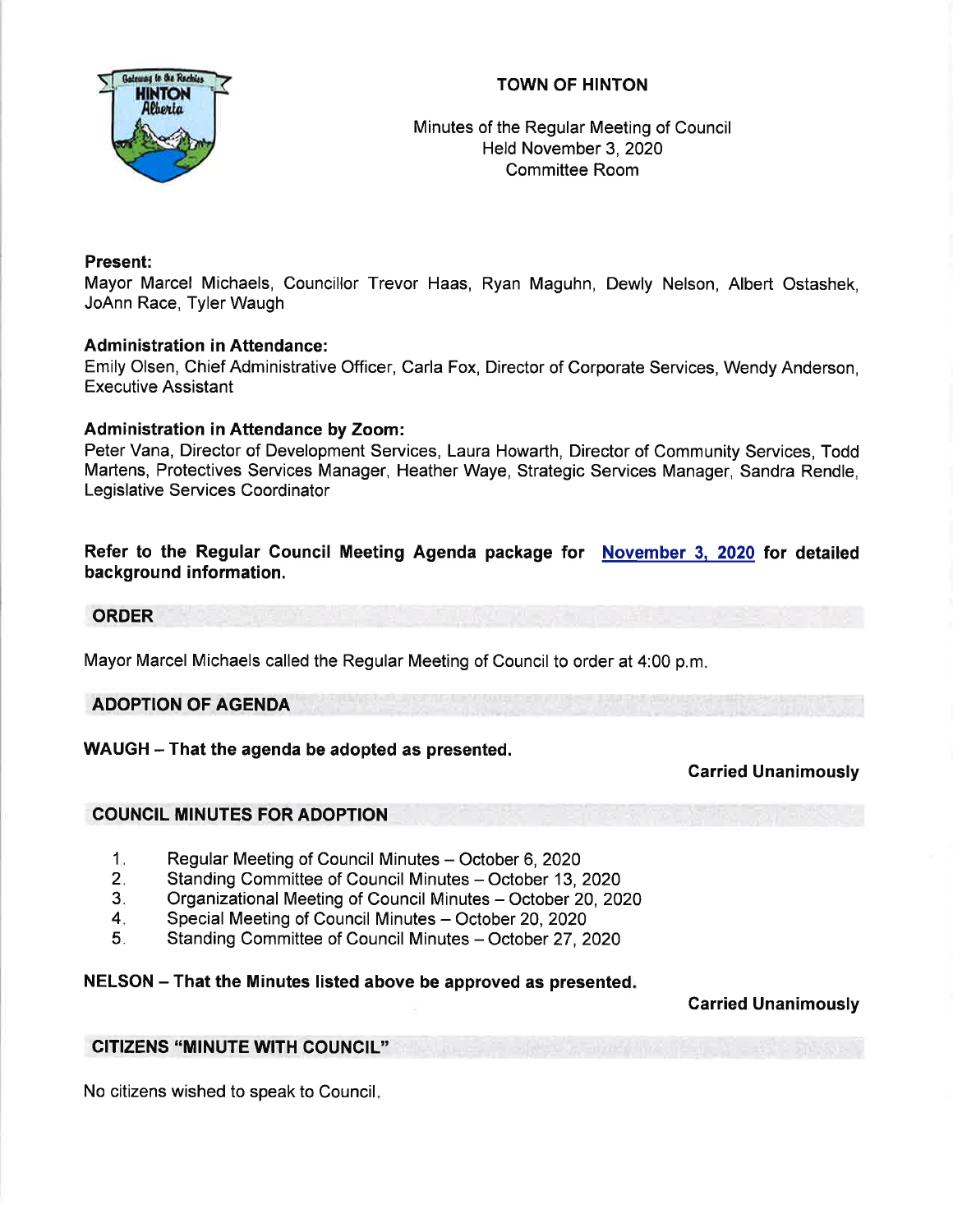#### ACTION ITEMS

#### 1. Accessible Transportation Service Deliverv Next Steps

MAGUHN - That Gouncil implement Option #1 for the remainder of 2O2O and Option A for 2021, as presented, to ensure temporary limited accessible transportation services are made available and to allow time for an agreement with an external party for the delivery of these services to be re-established and executed.

Carried Unanimously

C. Bouchard left the meeting at 4:09 p.m.

#### 2. Write-Off Request for Property Tax - 133 Jarvis Street

RACE - That Gouncil approve the request to write-off property taxes and related penalties in the amount of \$5,149 for the properties located at Units 21 & 70, 133 Jarvis Street.

Nelson Amendment – to add: providing the properties are demolished no later than May 1, 2021. Carried Unanimously

RACE - That Gouncil approve the request to write-off property taxes and related penalties in the amount of \$5,149 for the properties located at Units 21 & 70, 133 Jarvis Street providing the properties are demolished no later than May 1,2021.

> Defeated 1-6 For: Race Against: Haas, Waugh, Maguhn, Michaels, Ostashek, Nelson

OSTASHEK - That Council direct Administration to bring a report regarding taxation of mobile home park property and residences to a Standing Gommittee meeting before the end of June 2021.

Carried Unanimously

## 3. Aooroval to Write Off Outstandinq Landfill Accounts and Town of Hinton Accounts Receivable

NELSON - That Gouncil directs Administration to write-off the outstanding balance of \$2,539.41 of delinquent Landfill Accounts Receivable and that Council directs Administration to write-off the outstanding balance of \$26,075.29 of delinquent Accounts Receivable

carried Unanimously

4. Land Use Bvlaw Amendment #1088-15

MAGUHN - That Gouncil give Land Use Bylaw # 1088-15 First Reading as presented.

Garried Unanimously

NELSON - That Gouncil schedule a Public Hearing on December 1, 2020 at 4:00 p.m. in the Gouncil Ghambers to hear public comments on Bylaw #1088-15.

Garried Unanimously

5. Hinton Grant Funding Advisory Committee Appointments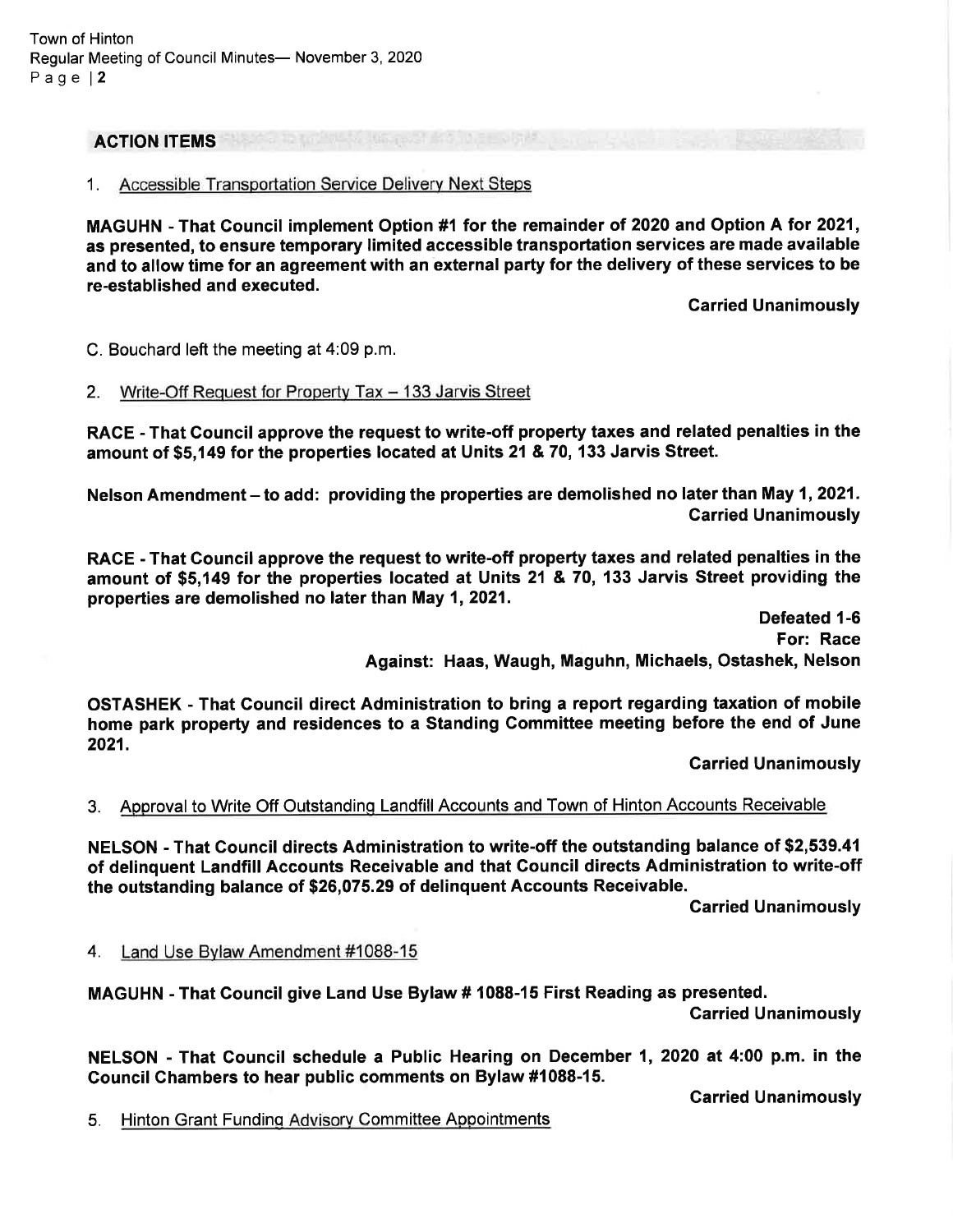Town of Hinton Regular Meeting of Council Minutes- November 3, 2020 Page 13

> NELSON - That Lila Underwood, Ethan Jahnke, and Kadence Rogiani are each appointed for an intake as Hinton Youth Advisory Council representatives for the 2020-2021 Hinton Grant Funding Advisory Committee.

> > Garried Unanimously

#### INFORMATION ITEMS

1. Council lnformation Packages #1 and #2for November 3,2020

NELSON - That Gouncil accept lnformation Packages #1 and #2 for November 3, 2020 as information.

Carried Unanimously

#### REPORTS FROM MAYOR, COUNCIL, CHIEF ADMINISTRATIVE OFFICER

1. Council Updates (Training, Conferences, Committees, Community Events)

Councillors reported on the various committees, meetings, and activities they attended since the last Regular Council meeting and what they plan on attending in the coming weeks.

2. Chief Administrative Officer Report

Emily Olsen, Chief Administrative Officer, provided an update on administrative matters.

3. Administrative lnquiries

There were no Administrative lnquiries

#### NOTIGES OF MOTION

There were no Notices of Motion

#### **ADJOURNMENT**

NELSON - That the Regular Meeting of Council adjourn at 5:56 p.m.

**Carried Unanimously** 

r

Proble

Legislative Services Coordinator